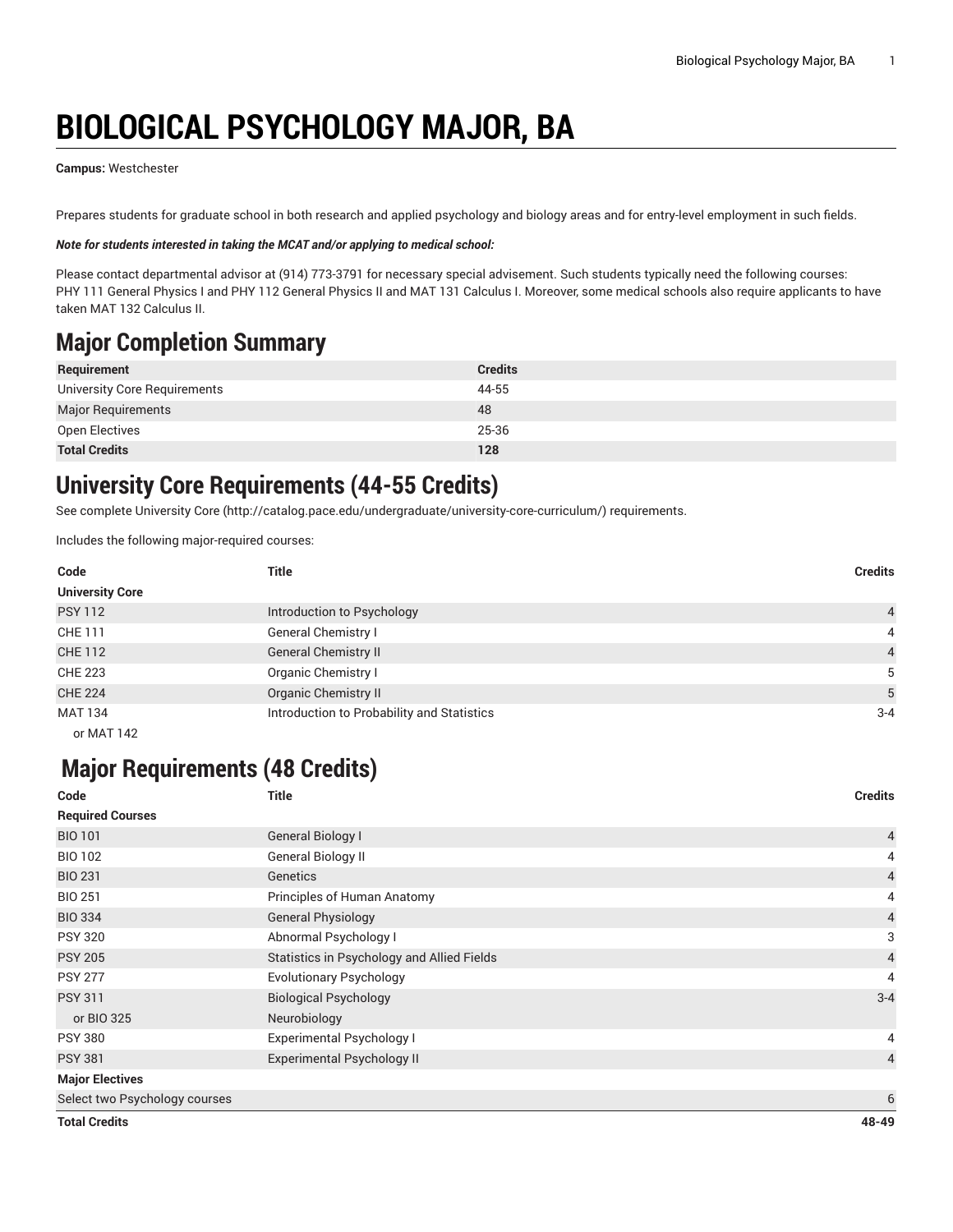## **Open Electives (25-36 Credits)**

| Code                   | Title | <b>Credits</b> |
|------------------------|-------|----------------|
| Open Electives         |       |                |
| Select 25-36 credits ' |       | 25-36          |
|                        |       |                |

### **Total Credits 25-36**

1

UNV 101 First-Year Seminar: Introduction to University Community and major-specific required courses not taken for University Core credit and any Physics and MAT courses typically recommended for MCAT preparation and medical school applications.

| <b>Course</b>                                            | <b>Title</b>                                                                               | <b>Credits</b>            |
|----------------------------------------------------------|--------------------------------------------------------------------------------------------|---------------------------|
| <b>First Year</b>                                        |                                                                                            |                           |
| Fall                                                     |                                                                                            |                           |
| <b>ENG 110</b>                                           | Composition                                                                                | 3                         |
| <b>PSY 112</b>                                           | Introduction to Psychology                                                                 | 4                         |
| <b>BIO 101</b>                                           | General Biology I                                                                          | 4                         |
| <b>CHE 111</b>                                           | <b>General Chemistry I</b>                                                                 | 4                         |
| <b>UNV 101</b>                                           | First-Year Seminar. Introduction to University Community                                   | 1                         |
|                                                          | <b>Credits</b>                                                                             | 16                        |
| <b>Spring</b>                                            |                                                                                            |                           |
| <b>ENG 120</b>                                           | <b>Critical Writing</b>                                                                    | 4                         |
| <b>BIO 102</b>                                           | <b>General Biology II</b>                                                                  | $\overline{a}$            |
| <b>CHE 112</b>                                           | General Chemistry II                                                                       | 4                         |
| CS 121                                                   | Computer Programming I (or CIS 101)                                                        | $\overline{4}$            |
| or TS 105                                                | or Computers for Human Empowerment                                                         |                           |
|                                                          | <b>Credits</b>                                                                             | 16                        |
| <b>Second Year</b>                                       |                                                                                            |                           |
| Fall                                                     |                                                                                            |                           |
| <b>CHE 223</b>                                           | Organic Chemistry I                                                                        | 5                         |
| <b>BIO 231</b>                                           | Genetics                                                                                   | 4                         |
| <b>COM 200</b>                                           | <b>Public Speaking</b>                                                                     | 3                         |
| First Second Language Course. See Advisor for guidelines |                                                                                            | 3                         |
|                                                          | <b>Credits</b>                                                                             | 15                        |
| Spring                                                   |                                                                                            |                           |
| <b>CHE 224</b>                                           | <b>Organic Chemistry II</b>                                                                | 5                         |
| <b>MAT 134</b>                                           | Introduction to Probability and Statistics                                                 | $3 - 4$                   |
| or MAT 141                                               | or Introductory Statistics for the Life Sciences                                           |                           |
| Take any one remaining Area of Knowledge course          |                                                                                            | 3                         |
| Second Language Course, if applicable                    |                                                                                            | 3                         |
|                                                          | <b>Credits</b>                                                                             | $14 - 15$                 |
| <b>Third Year</b>                                        |                                                                                            |                           |
| Fall                                                     |                                                                                            |                           |
| <b>ENG 201</b>                                           | Writing in the Disciplines                                                                 | $3 - 4$                   |
| <b>BIO 251</b>                                           | Principles of Human Anatomy                                                                | 4                         |
| <b>PSY 205</b>                                           | Statistics in Psychology and Allied Fields                                                 | $\overline{\mathcal{L}}$  |
| <b>PSY 233</b>                                           | Psychology of Civic Engagement (Counts toward Civic Engagement (CE) and Major<br>elective) | 3                         |
| Take any one remaining Area of Knowledge course          |                                                                                            | $\ensuremath{\mathsf{3}}$ |
|                                                          | <b>Credits</b>                                                                             | $17 - 18$                 |
| <b>Spring</b>                                            |                                                                                            |                           |
| <b>BIO 334</b>                                           | <b>General Physiology</b>                                                                  | 4                         |
| <b>PSY 311</b>                                           | <b>Biological Psychology</b>                                                               | 4                         |
| <b>PSY 320</b>                                           | Abnormal Psychology I                                                                      | 3                         |
| Take any one remaining Area of Knowledge course          |                                                                                            |                           |